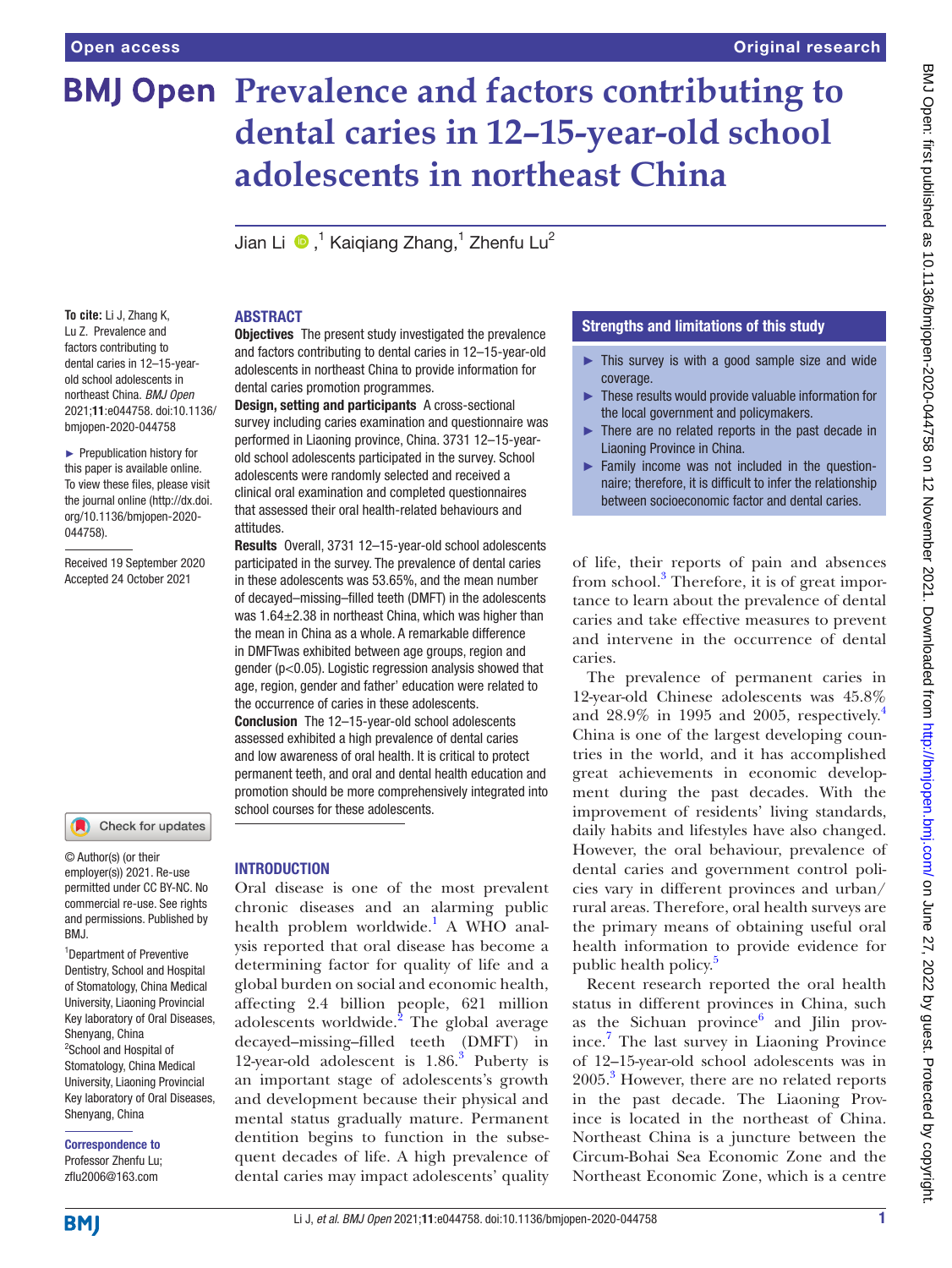

<span id="page-1-0"></span>Figure 1 The flowchart of sample selection.

of economy, politics and culture. However, the community oral health services in China remain insufficient, especially in the Northeast, where development lags behind coastal regions. The goal of caries prevention is to reduce the prevalence of caries in 12-year-old adolescents to under 30% by 2030 in mid and long-term plans for prevention and treatment of chronic diseases issued by the General Office of the State Council of China,<sup>[8](#page-7-7)</sup> which seems to be a big challenge according to fourth National Oral Health Survey in China.<sup>[9](#page-7-8)</sup> Therefore, it is extremely urgent to know the prevalence in each region and establish medical and oral healthcare service systems on the basis of current findings and results.

The present study investigated the oral health status and associated factors of 12–15-year-old school adolescents in northeast China. This study provides evidence to help optimise the distribution of oral health resources and promote the development of oral public health.

## **METHODS**

#### Sample selection

This study was performed in Liaoning province, and multistage stratified sampling was used in this study. In the first stage of sampling, districts and counties were considered as strata, and population data were obtained from the 2010 census conducted by National Bureau of Statistics of the People's Republic of China. Two rural counties and two urban districts were randomly selected from each stratum using the probability-proportionalto-size. Finally, four areas (Shenyang, Heping District, Jinzhou Linghe District, Donggang county and Zhuanghe county) were selected. In the second stage, three middle schools were randomly selected from each district (county). In the third stage, cluster sampling

method was used to randomly select students aged 12, 13, 14 and 15 from each middle school. The flowchart is in [figure](#page-1-0) 1.

Participants resided in the survey area for >6 months, and ages were calculated based on the survey month. The adolescents' parents signed informed consent forms, which were kept for the record. The sample size was calculated based on the data of the third National Oral Health Survey in  $2005$ ,<sup>[10](#page-7-9)</sup> in which the prevalence of dental caries for those aged 12 years was 28.9%. The design effect (def=4.5), significance level (α=5%), margin of error (δ=10%) and non-response rate (20%) were also included in the following formula:n = deff<sup> $\frac{u\alpha/2^2}{\delta^2}p(1-p)$ </sup>

Based on this estimation, the required sample size for 12–15-year-old in this study was at least 3660. And the same dentists interviewed the adolescents to complete the questionnaires.

## Caries examination

Clinical examinations were performed under artificial light using plane surface dental mirrors and community peridontal index (CPI) probes. Dental caries was diag-nosed according to WHO criteria.<sup>[11](#page-7-10)</sup> The theoretical and clinical training were performed by the technical group responsible for fourth National Oral Health Survey. To ensure the validity and reliability of the data collection, the three examiners were trained in theoretical and clinical knowledge by a standard examiner (the fourth examiner) before the survey. Duplicate examinations were randomly conducted in 5% of the participants to compare the findings. Moreover, the standard examiner reviewed the data for five of the participants who were assessed by each of the other inspectors. All of the review results were used to calculate a Kappa value. The mean Kappa values used to determine interexaminer reproducibility were 0.85 for the dental caries examination. Then, the qualified dentists performed the oral examinations at health service classroom in local school. The examiners dried the surface of the teeth with cotton balls and swabs while the students were in a supine position.

## **Questionnaire**

Three questionnaire interviewers who underwent the screening, training and certification by the nation were arranged to collect the questionnaire information as

<span id="page-1-1"></span>

| Table 1 |          |                                   | The distributions and numbers of the studied adolescents in Liaoning Province |               |               |  |  |  |  |  |  |  |  |  |
|---------|----------|-----------------------------------|-------------------------------------------------------------------------------|---------------|---------------|--|--|--|--|--|--|--|--|--|
| Area    | City     | <b>Numbers of school selected</b> | Male                                                                          | Female        | Total         |  |  |  |  |  |  |  |  |  |
| Urban   | Shenyang | 3                                 | 436 (11.68%)                                                                  | 452 (12.11%)  | 1841 (49.34%) |  |  |  |  |  |  |  |  |  |
|         | Jinzhou  | 3                                 | 473 (12.68%)                                                                  | 480 (12.87%)  |               |  |  |  |  |  |  |  |  |  |
| Rural   | Donggang | 3                                 | 469 (12.57%)                                                                  | 466 (12.49%)  | 1890 (50.66%) |  |  |  |  |  |  |  |  |  |
|         | Zhuanghe | 3                                 | 481 (12.89%)                                                                  | 471 (12.62%)  |               |  |  |  |  |  |  |  |  |  |
| Total   |          | 12                                | 1859 (49.82%)                                                                 | 1872 (50.17%) | 3731          |  |  |  |  |  |  |  |  |  |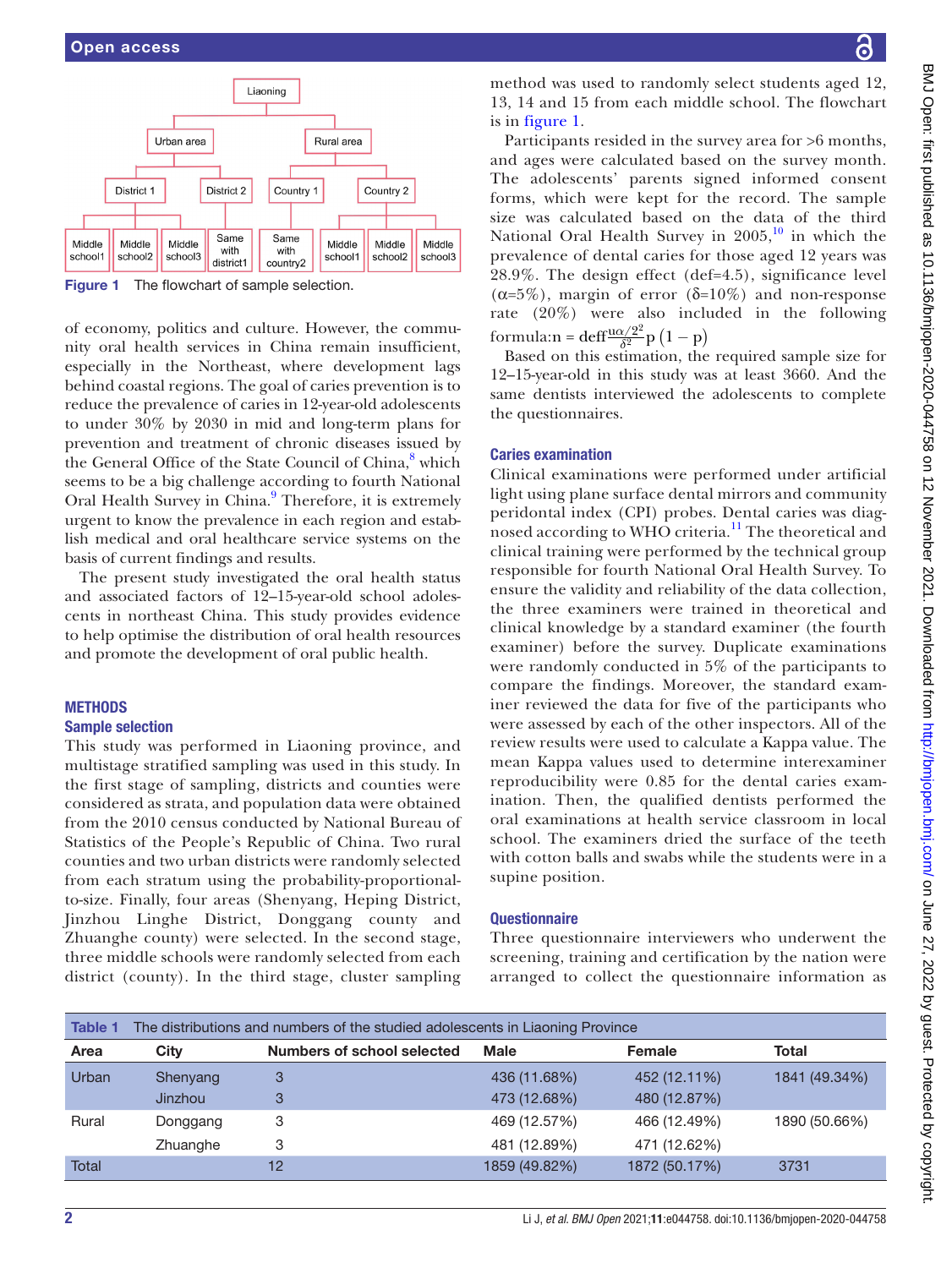|        |                |      |                           |                                                                          |              |                   |                 |          |                |                       | Table 2 The prevalence of dental caries, rate of pit and fissure sealant and mean value of DMFT with different districts and genders |          |         |             |
|--------|----------------|------|---------------------------|--------------------------------------------------------------------------|--------------|-------------------|-----------------|----------|----------------|-----------------------|--------------------------------------------------------------------------------------------------------------------------------------|----------|---------|-------------|
|        |                |      | Pit and                   |                                                                          |              |                   | DMFT            |          |                |                       | Caries frequency                                                                                                                     |          |         |             |
| Group  |                | Z    | sealant<br>fissure<br>(%) | 5                                                                        | 늫            | ᄂ                 | $X\pm SD$       | ₩        | P value        | <b>Effect</b><br>size | Percentage<br>(%)                                                                                                                    | <b>2</b> | P value | Effect size |
| Area   | Urban          | 1841 | 22                        | $0.54 + 1.17*$                                                           | 0.01         | $0.64 \pm 1.42$ * | $1.19 + 1.87*$  | $-11.67$ | 100.001        | 0.187                 | 45.68*                                                                                                                               | 92.36    | 0.001   | 0.161       |
|        | Rural          | 1890 | ၜ                         | $1.62 + 2.41$                                                            | 0.01         | $0.45 + 1.24$     | $2.08 + 2.73$   |          |                |                       | 61.37                                                                                                                                |          |         |             |
| Age    | 읻              | 769  | <u>စု</u>                 | $0.84 + 1.55*$                                                           | 5.01         | $0.48 + 1.12*$    | $1.33 + 1.90$   |          |                | 0.001                 | 51.23                                                                                                                                | 6.398    | >0.05   | 0.044       |
|        | ≌              | 1082 | ≌                         | $.18 + 2.16$                                                             | <b>50.01</b> | $0.46 \pm 1.43$   | $1.64 + 2.42$   |          | $4.295 = 0.05$ |                       | 52.03                                                                                                                                |          |         |             |
|        | $\overline{4}$ | 950  | ≌                         | $1.04 \pm 1.92$                                                          | 5<br>0.0     | $0.64 \pm 1.58$   | $1.69 + 2.47$   |          |                |                       | 54.52                                                                                                                                |          |         |             |
|        | $\frac{10}{1}$ | 930  | တ္                        | $1.23 + 2.09$                                                            | 5<br>0.01    | $0.61 \pm 1.43$   | $1.85 + 2.57$   |          |                |                       | 56.55                                                                                                                                |          |         |             |
| Gender | Male           | 1859 | ഇ                         | $0.90 + 1.74*$                                                           | 0.01         | $0.39 + 1.01*$    | $1.29 + 2.02*$  | $-9.12$  | 0.001          | 0.147                 | 47.87*                                                                                                                               | 49.37    | < 0.001 | 0.118       |
|        | Female         | 1872 | $\overline{\infty}$       | $1.28 + 2.17$                                                            | 0.01         | $0.71 \pm 1.58$   | $1.99 + 2.65$   |          |                |                       | 59.34                                                                                                                                |          |         |             |
| Total  |                | 3731 | $\frac{6}{1}$             | $1.09 + 1.97$                                                            | 5<br>0.01    | $0.55 + 1.34$     | $1.64 \pm 2.38$ |          |                |                       | 53.63                                                                                                                                |          |         |             |
|        |                |      |                           | DMFT, decayed-missing-filled teeth; FT, filled teeth; MT, missing teeth. |              |                   |                 |          |                |                       |                                                                                                                                      |          |         |             |



<span id="page-2-1"></span>Figure 2 (A) The prevalence of dental caries in different tooth position in the upper and lower jaws. (B) Comparison of pit and fissure sealant rate (PFT), dental caries prevalence (DCP), decayed teeth (DT), filled teeth (FT) and decayed– missing–filled teeth (DMFT) between Liaoning Province (LN) and China (CHN). DT, decayed teeth; LN, liaoning; PFS, Pit and fissure sealant.

efficiently and unbiasedly as possible. The coincidence rate of the questionnaire answers between each interviewers and trainer must exceed 95%. Then, the questionnaire interviewers went to the school classroom and explained the purpose and matters needing attention to the students. The questionnaire was completed by the student independently. The questionnaire included the following aspects: (a) child's family background (gender, sibling and parents educational background), (b) oral health-related behaviour (sweet dessert consumption, frequency of toothbrushing, use of dental floss) and (c) oral health awareness and attitudes of parents or guard ians. After completion, the questionnaire interviewers would further check and return the unqualified to the student for further completion.

# Data analysis

A statistical software package (IBM SPSS Statistics, V.20) was used for data analyses. Caries prevalence (%) and mean DMFT scores were calculated. An independent sample t test (two categories) and one-way ANOVA (more than two categories) were used to assess the statistical significance of the differences in dental caries experience (mean DMFT score).  $\chi^2$  tests were used to compare proportions. Binary logistic regression was performed to investigate the effects of the independent variables studied on the child's dental caries experience. The dependent variable was dental caries and scored as no dental caries=0 and dental caries=1. The indepen dent variables were gender, only one child in the family (yes, no), father's educational background (low, median and high), toothbrush habits, sweet consumption, oral health awareness and attitudes. Cohen's Kappa statistic was used to evaluate interexaminer variability for dental caries examination. The statistical significance level for all tests was set at 0.05.

## Patient and public involvement

<span id="page-2-0"></span>It was not appropriate or possible to involve patients or the public in the design, or conduct, or reporting or dissemination plans of our research.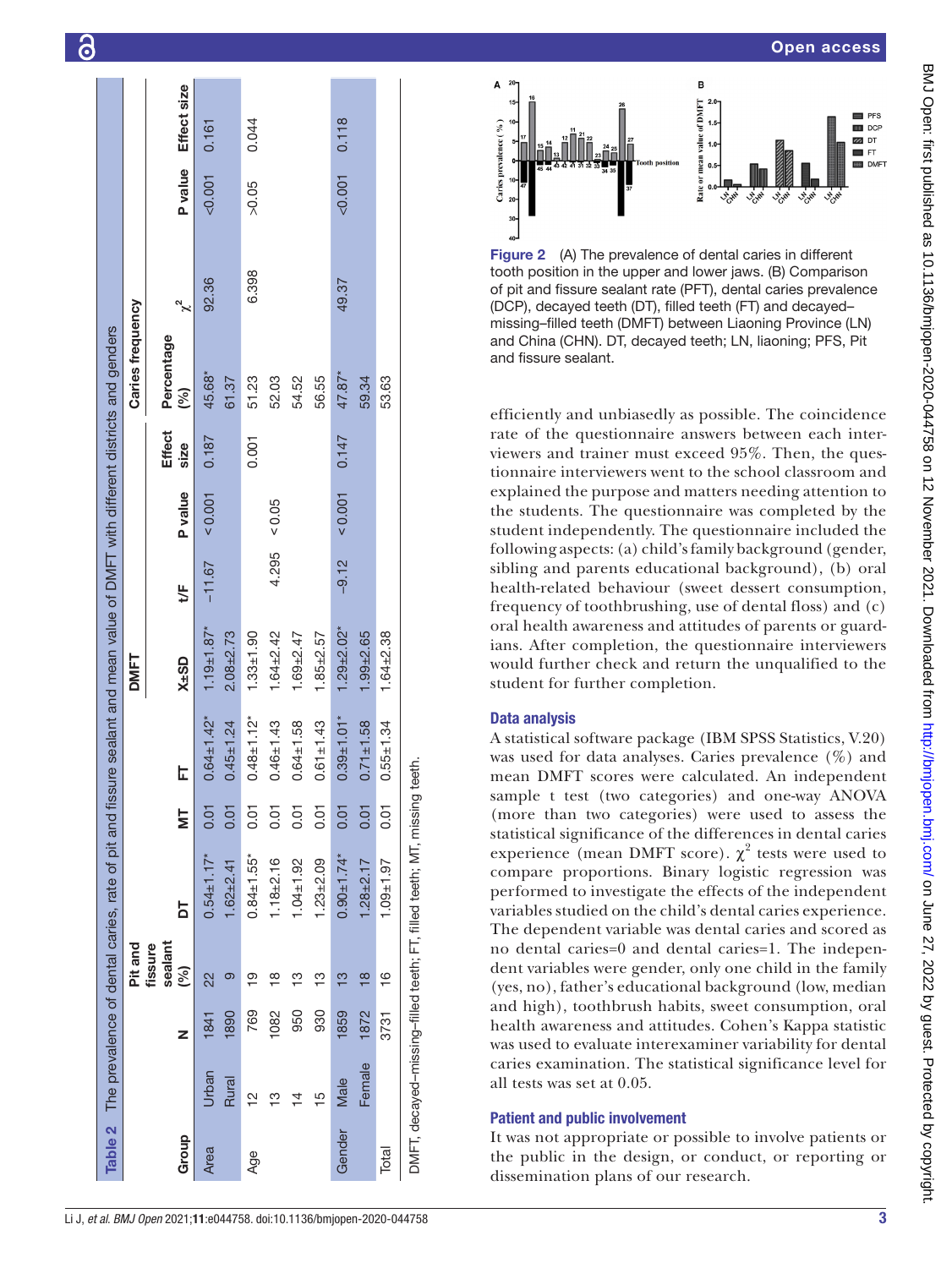<span id="page-3-0"></span>

|         | Dontal carios                                                                                                                |
|---------|------------------------------------------------------------------------------------------------------------------------------|
| genders |                                                                                                                              |
|         | Table 3 The prevalence of dental caries, rate of pit and fissure sealant and mean value of DMFT with different districts and |

|                    |                              |               | בסוומו טמווסט    |          |         |  |  |  |
|--------------------|------------------------------|---------------|------------------|----------|---------|--|--|--|
| Group              |                              | N(%           | <b>DMFT (SD)</b> | t/F      | P value |  |  |  |
| Sibling            | Have                         | 1240 (33.24%) | $1.86 \pm 2.57$  | $-3.952$ | < 0.001 |  |  |  |
|                    | Do not have                  | 2491 (66.76%) | $1.53 \pm 2.27$  |          |         |  |  |  |
| Father's education | Low (junior school or below) | 2055 (55.08%) | $1.83 \pm 2.46$  | 15.88    | < 0.001 |  |  |  |
| background         | Median (senior school)       | 880 (23.59%)  | $1.49 \pm 2.35$  |          |         |  |  |  |
|                    | High (college or above)      | 796 (21.33%)  | $1.32 \pm 2.14$  |          |         |  |  |  |
| Mother's education | Low (junior school or below) | 2051 (54.97%) | $1.85 \pm 2.49$  | 18.36    | < 0.001 |  |  |  |
| background         | Median (senior school)       | 902 (24.18%)  | $1.49 \pm 2.31$  |          |         |  |  |  |
|                    | High (college or above)      | 778 (20.85%)  | $1.29 \pm 2.07$  |          |         |  |  |  |
|                    |                              |               |                  |          |         |  |  |  |

DMFT, decayed–missing–filled teeth.

## **RESULTS**

#### Distribution of the studied adolescents

A total of 769 12-year olds, 1082 13-year olds, 950 14-year olds and 930 15-year olds were enrolled in this research. There was an equal man-to-woman ratio and an even distribution for urban and rural areas in all age groups. The distribution of all involved factors for the full study sample is presented in [table](#page-1-1) 1.

#### Caries experience of the studied adolescents

Compared with the reference examiner's results, the three examiners demonstrated very good reliability for caries diagnosis, with kappa-coefficient values over 0.80. The prevalence and severity of dental caries in the studied adolescents are summarised in [table](#page-2-0) 2. The prevalence of dental caries

was 53.65%, and the mean number of DMFT was 1.64±2.38. The mean number of decayed teeth was 1.09±1.97, the mean missing teeth was 0.01 and the mean filled teeth (FT) was 0.55±1.34. The pit and fissure sealant rate was 16%. The prevalence of caries was significantly different between urban and rural areas, males and females and age groups (p<0.001). The prevalence of dental caries and DMFT values were higher in female adolescents (59.34%, 1.99±2.65) than male adolescents (47.87%, 1.29±2.02) and higher in rural areas (61.37%, 2.08±2.73) than urban  $(45.68\%, 1.19\pm1.87)$  [\(table](#page-2-0) 2). A remarkable difference was exhibited between age groups, which indicates that age was an important associated factor with permanent dental caries experience in young Chinese people.

<span id="page-3-1"></span>

| Table 4                                                                                                                                                                                                                             |                     | The caries rate of adolescents corresponding to various sweets and oral hygiene habits |                      |         |         |
|-------------------------------------------------------------------------------------------------------------------------------------------------------------------------------------------------------------------------------------|---------------------|----------------------------------------------------------------------------------------|----------------------|---------|---------|
|                                                                                                                                                                                                                                     |                     |                                                                                        | <b>Dental caries</b> |         |         |
| Group                                                                                                                                                                                                                               |                     | N(%)                                                                                   | DMFT (SD)            | t/F     | P value |
| <b>Toothbrush habits</b>                                                                                                                                                                                                            | $\geq$ 2/d          | 1301 (38.43%)                                                                          | $1.58 \pm 2.36$      | $-7.15$ | >0.05   |
|                                                                                                                                                                                                                                     | <2/d                | 2084 (61.57%)                                                                          | $1.64 \pm 2.36$      |         |         |
| Use of dental floss                                                                                                                                                                                                                 | No.                 | 2987 (80.04%)                                                                          | $1.65 \pm 2.40$      | 1.004   | >0.05   |
|                                                                                                                                                                                                                                     | Occasionally        | 644 (17.26%)                                                                           | $1.66 \pm 2.34$      |         |         |
|                                                                                                                                                                                                                                     | Every week          | 48 (1.29%)                                                                             | $1.58 \pm 2.49$      |         |         |
|                                                                                                                                                                                                                                     | Every day           | 52 (1.39%)                                                                             | $1.08 + 1.63$        |         |         |
| Desserts and candies                                                                                                                                                                                                                | $\geq$ 2 times/day  | 493 (13.21%)                                                                           | $1.81 \pm 2.51$      | 7.946   | < 0.001 |
|                                                                                                                                                                                                                                     | $\geq$ 2 times/week | 1657 (44.41%)                                                                          | $1.76 \pm 2.45$      |         |         |
|                                                                                                                                                                                                                                     | <2 times/week       | 1581 (42.37%)                                                                          | $1.46 \pm 2.24$      |         |         |
| Carbonated drinks                                                                                                                                                                                                                   | $\geq$ 2 times/day  | 226 (6.06%)                                                                            | $1.80 \pm 2.74$      | 3.141   | < 0.05  |
|                                                                                                                                                                                                                                     | $\geq$ 2 times/week | 1103 (29.56%)                                                                          | $1.77 \pm 2.28$      |         |         |
|                                                                                                                                                                                                                                     | <2 times/week       | 2402 (64.38%)                                                                          | $1.57 \pm 2.38$      |         |         |
| <b>Sugared drinks</b>                                                                                                                                                                                                               | $\geq$ 2 times/day  | 302 (8.09%)                                                                            | $1.62 \pm 2.32$      | 1.459   | >0.05   |
|                                                                                                                                                                                                                                     | $\geq$ 2 times/week | 1464 (39.24%)                                                                          | $1.72 \pm 2.41$      |         |         |
|                                                                                                                                                                                                                                     | <2 times/week       | 1965 (52.67%)                                                                          | $1.59 \pm 2.36$      |         |         |
| <b>DAMET</b> descriptions and the continuing and the continuing and the continuing and the continuing and the continuing and the continuing and the continuing and the continuing and the continuing and the continuing and the con |                     |                                                                                        |                      |         |         |

DMFT, decayed–missing–filled teeth.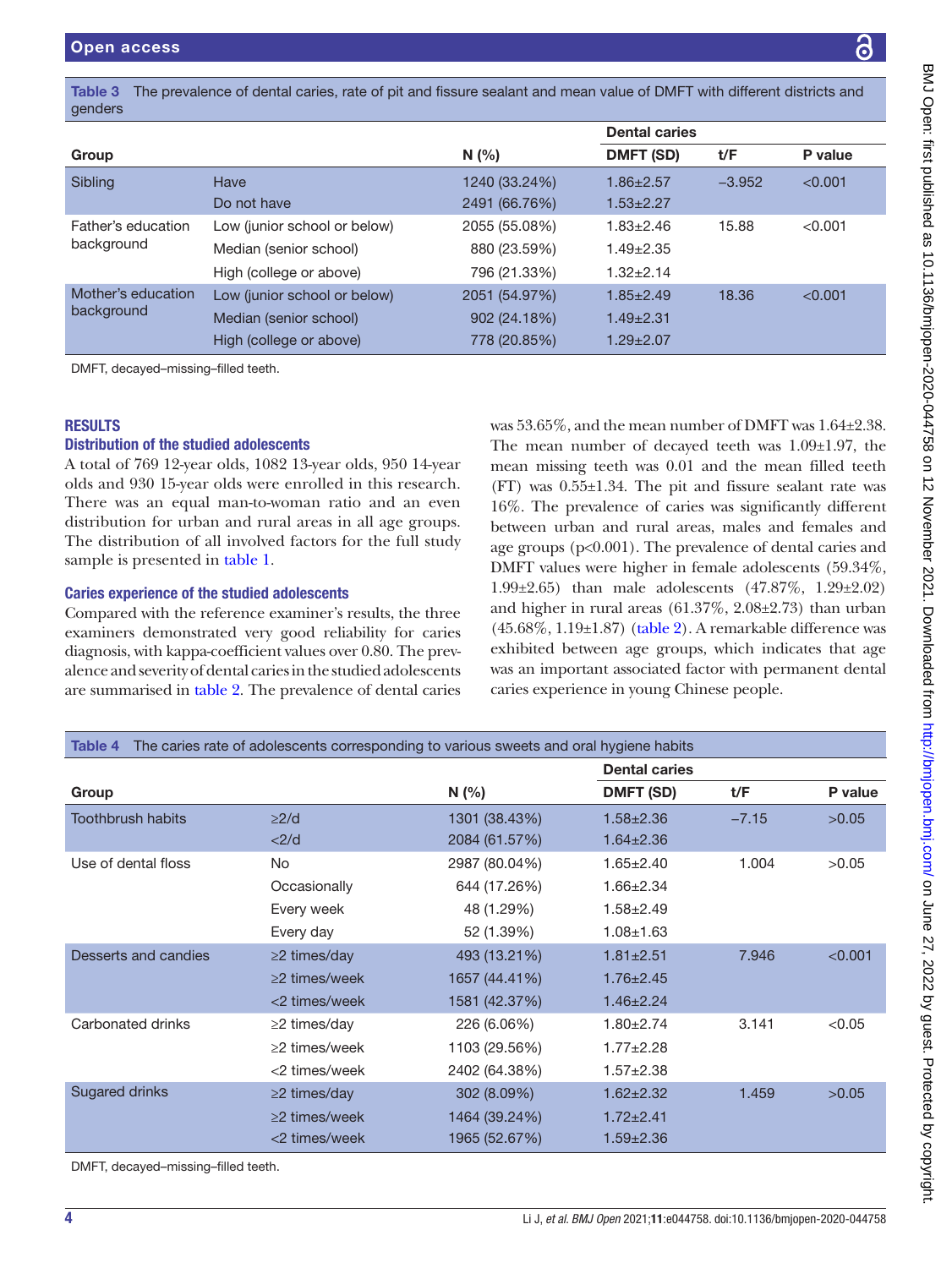

<span id="page-4-0"></span>Figure 3 (A) Use of toothpaste. (A) Yes: 98.4. (B) No: 0.4. (C) Unkonwn: 0.9. (B) Use of toothpaste use. (A) Yes: 11.1. (B) No: 9.8. (C) Unknown: 79.1.

As shown in [figure](#page-2-1) 2A, in the upper and lower jaws, the prevalence of dental caries of the first permanent molar was higher than other teeth. Compared with the China Fourth Oral Health Epidemiological Survey, the prevalence of dental caries, rate of decay tooth, rate of FT, DMFT value and rate of pit and fissure sealant were higher in Liaoning than China [\(figure](#page-2-1) 2B).

#### Results of the questionnaires

The response rate of questions and completion rate were 100%. Caries experience (mean DMFT score) according to the different contributing factors studied is shown in tables [3 and 4](#page-3-0). Adolescents who had siblings suffered more severe tooth decay than only adolescents (p<0.001). Caries experience also showed that high educational background of the parents correlated with a lower mean DMFT score of the permanent teeth in their adolescents  $(p<0.001)$ .

According to the questionnaire ([table](#page-3-1) 4), about 89.76% of participants brushed their teeth[\(figure](#page-4-0) 3A), and 19.9% of the studied adolescents used fluoride toothpaste. A total of 38.4% of adolescents brushed their teeth two times daily, but nearly 77.64% of adolescents had never used dental floss. A total of 13.21% of the studied adolescents consumed sweet desserts and candies daily. A statistically significant difference was found between the frequency of sweet food and carbonated drinks (p<0.001).

As shown in [figure](#page-4-1) 4, 40.68% of studied adolescents reported that they had visited a dentist in the recent year. The main reason that adolescents sought dental care was treatment of oral pain (49.8). A total of 19.9% of



<span id="page-4-1"></span>Figure 4 (A)The percentage of time from the last dental visit. (A) Less than 6 months: 30.2. (B) 6–12 months: 27.6. (C) More than 12 months: 42.2. (B) The purpose of last dental visit in 12 months. (A) Consult and examination: 19.9. (B) Prevention: 19.2. (C) Treatment: 49.8. (D) Others: 11.1.

adolescents received regular examinations, and 19.2% of adolescents received caries prevention.

## Results of oral health knowledge and attitude

Eight questions were used to assess oral health awareness, and four questions assessed attitudes [\(table](#page-5-0) 5). 'Fluoride is useful to dental protection' and 'pit and fissure sealant can prevent dental caries of adolescents' were unknown to most respondents, with the lowest correct rates of 49.72% and 41.82%, respectively. 'Bacteria are one of the causes of inflammation of the gums' and 'sweets can lead to dental caries' were agreed by 76.13% and 75.12% of adolescents, respectively. For these eight questions, the accuracy rate of oral health awareness was higher in urban than rural areas. There were statistically significant differences between urban and rural areas on the questions of 'Gum bleeding is normal when brushing your teeth', 'Dental caries are caused by bacteria on teeth', 'Sweets can lead to dental caries' and 'Pit and fissure sealant can prevent dental caries of adolescents'.

For oral health attitudes, 93.18% of adolescents believed that 'oral health is important to life', and 92.41% of adolescents believed that 'we should rely mainly on ourselves to prevent oral diseases'. There was no significant difference between urban and rural areas.

## Results of the binary logistic regression analysis

To identify factors affecting dental caries, we analysed the data collected using the questionnaire, including age, gender, parents' education, oral health-related habits and behaviours and knowledge of oral health. For the binary logistic regression analysis, a score of '0' was assigned to adolescents without dental caries, and a score of '1' was assigned for adolescents with dental caries. A score of '1' was assigned to male adolescents, a score of '0' was assigned to female adolescents. A score of '1' was assigned to father's low education level, a score of '2' was assigned to father's medium education level and a score of '3' was assigned to father's high education level. A score of '1' was assigned to urban, a score of '2' was assigned to rural. As shown in [table](#page-6-0) 6, the results of the binary logistic analysis showed that age, regional, gender and father' education factors contributed to the caries experience (caries prevalence) of the studied adolescents ( $p<0.05$ ). The prevalence of dental caries was 1.653 times higher in female adolescents than in male adolescents, 95% CI (1.449 to 1.885). The risk of dental caries increased by 1.068 times as the age increased by 1 year,  $95\%$  CI (1.001 to 1.139). The prevalence of dental caries was affected by father's education level. The prevalence of dental caries in the offspring of highly educated fathers decreased to 0.788 times, 95% CI (0.658, to0.944). And the risk of dental caries in urban adolescents was 1.774 times higher than that in rural adolescents, 95% CI (1.534 to 2.052).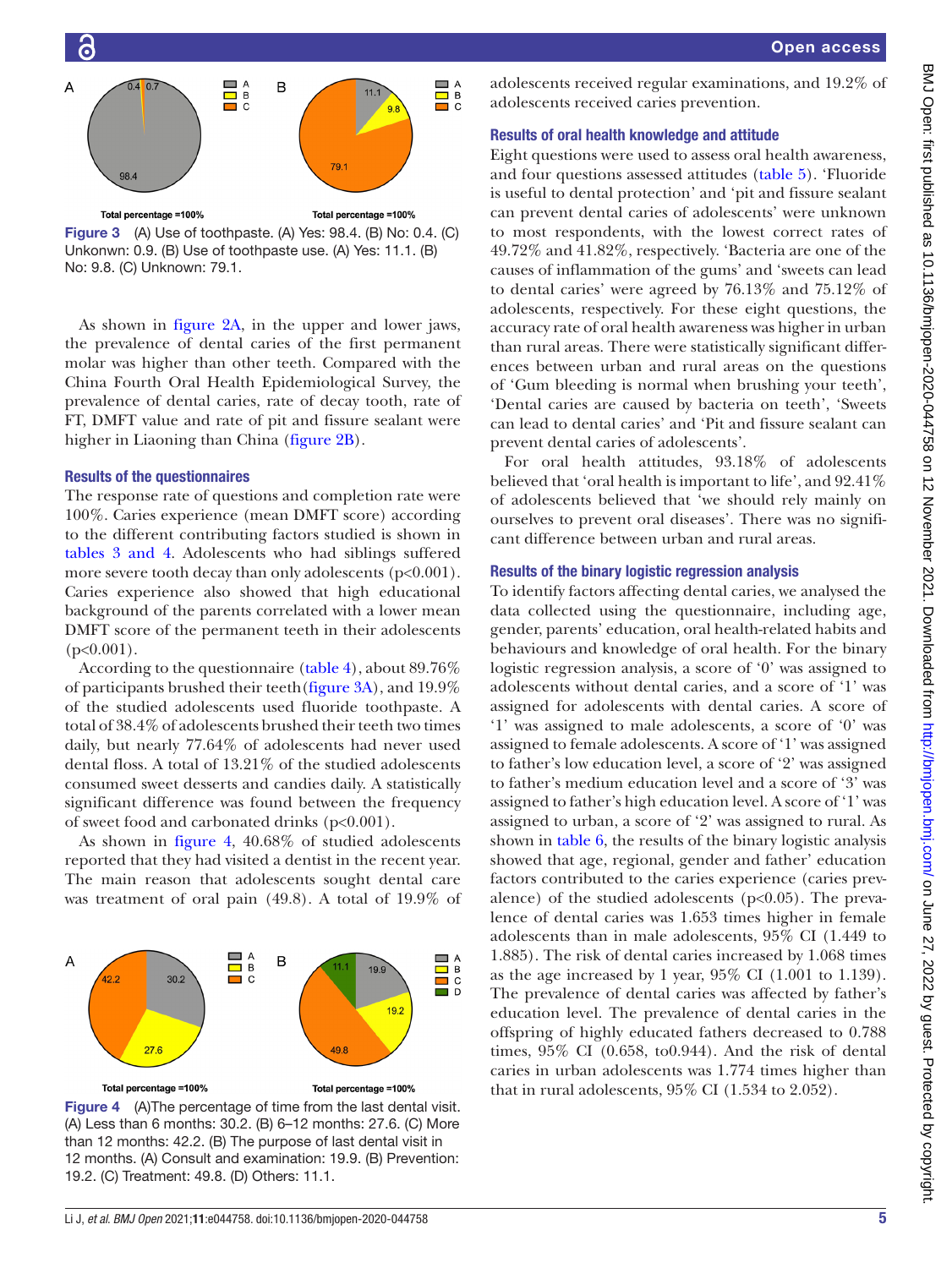<span id="page-5-0"></span>

|                                                 |                          | <b>Effect</b><br>Size  |                       | 0.097                                                      | 0.027                                                                  | 0.015                                                                                   | 0.093                                                 | 0.091                                 | 0.04                                              | 0.216                                                                          | 0.008                                                                       |                       | 0.039                                 | 0.024                                          | 0.036                                                                      | 0.034                                         |
|-------------------------------------------------|--------------------------|------------------------|-----------------------|------------------------------------------------------------|------------------------------------------------------------------------|-----------------------------------------------------------------------------------------|-------------------------------------------------------|---------------------------------------|---------------------------------------------------|--------------------------------------------------------------------------------|-----------------------------------------------------------------------------|-----------------------|---------------------------------------|------------------------------------------------|----------------------------------------------------------------------------|-----------------------------------------------|
|                                                 |                          | P value                |                       | 0.001                                                      | 0.267                                                                  | 0.647                                                                                   | 0.007                                                 | 0.001                                 | 0.053                                             | 0.001                                                                          | 0.883                                                                       |                       | 0.128                                 | 0.524                                          | 0.187                                                                      | 0.218                                         |
|                                                 |                          | $\mathsf{x}^2$         |                       | 34.91                                                      | 2.642                                                                  | 0.87                                                                                    | 32.39                                                 | 30.80                                 | 5.886                                             | 173.87                                                                         | 0.249                                                                       |                       | 5.68                                  | 2.24                                           | 4.804                                                                      | 4.441                                         |
|                                                 |                          | Unknown N<br>(%)       |                       | 288 (15.23)                                                | 348 (18.41)                                                            | 321 (16.40)                                                                             | 614 (33.35)                                           | 382 (20.21)                           | 883 (46.71)                                       | 1005 (53.17)                                                                   | 541 (28.62)                                                                 |                       | 99 (5.23)                             | 399 (22.27)                                    | 92 (4.86)                                                                  | 89 (4.71)                                     |
|                                                 |                          | Disagree N<br>(%)      |                       | 1263 (66.82)                                               | 124 (6.56)                                                             | 1425 (75.39)                                                                            | 204 (11.08)                                           | 159(8.41)                             | 902 (47.72)                                       | 294 (15.55)                                                                    | 218 (11.50)                                                                 |                       | 17 (0.89)                             | 45 (2.38)                                      | 1704 (90.15)                                                               | 48 (2.53)                                     |
|                                                 | <b>Rrual</b>             | Agree N (%)            |                       | 339 (17.93)                                                | 1418 (75.02)                                                           | 144 (7.61)                                                                              | 1072 (58.22)                                          | 1349 (73.75)                          | 105(5.55)                                         | 591 (31.26)                                                                    | 1131 (59.84)                                                                |                       | 1774 (93.8)                           | 1446 (76.5)                                    | 94 (4.97)                                                                  | 1753(92.7)                                    |
|                                                 |                          | Unknown N<br>(%)       |                       | 257 (13.95)                                                | 308 (16.73)                                                            | 292 (15.86)                                                                             | 455 (24.71)                                           | 252 (13.69)                           | 791 (42.96)                                       | 689 (37.42)                                                                    | 54029.33                                                                    |                       | 129(7.01)                             | 421 (22.87)                                    | 120 (6.51)                                                                 | 110 (5.97)                                    |
| health knowledges and attitudes                 |                          | Disagree N<br>(%)      |                       | 1372 (74.52)                                               | 110 (5.97)                                                             | 1405 (76.31)                                                                            | 180 (9.8)                                             | 140 (7.60)                            | (51.65)<br>951                                    | 185 (10.04)                                                                    | 213 (11.57)                                                                 |                       | 13(0.71)                              | 37 (1.68)                                      | 1629 (88.48)                                                               | 36 (1.95)                                     |
|                                                 | Urban                    | Agree N (%)            |                       | (11.51)<br>212                                             | 3(77.29)<br>142                                                        | (7.82)<br>144                                                                           | 1206 (68.44)                                          | 9(78.70)<br>144                       | 99 (5.37)                                         | (52.52)<br>967                                                                 | 1088 (59.09)                                                                |                       | 1699 (92.28)                          | 1383 (75.12)                                   | 92 (4.99)                                                                  | 1695 (92.06)                                  |
|                                                 |                          | Unknown N<br>(%)       |                       | 545 (14.69)                                                | 656 (17.57)                                                            | 613 (16.34)                                                                             | 1069 (28.57)                                          | 634 (16.58)                           | 1674 (44.73)                                      | 1694 (45.37)                                                                   | 1081 (29.01)                                                                |                       | 228 (6.11)                            | 820 (21.92)                                    | 212(5.64)                                                                  | 199 (5.24)                                    |
| The percentage of response on questions of oral |                          | z<br>Disagree I<br>(%) |                       | 2635 (70.51)                                               | 234 (6.30)                                                             | 2830 (75.92)                                                                            | 384 (10.34)                                           | 299 (8.30)                            | 1853 (49.72)                                      | 479 (12.81)                                                                    | 431 (11.45)                                                                 |                       | 30 (0.71)                             | 82 (2.28)                                      | 3333 (89.32)                                                               | 84 (2.35)                                     |
|                                                 | <b>Liaoning Province</b> | Agree N (%)            |                       | 551 (14.80)                                                | 2841 (76.13)                                                           | 288 (7.74)                                                                              | 2278 (61.10)                                          | 2798 (75.12)                          | 204 (5.55)                                        | 1558 (41.82)                                                                   | 2219 (59.54)                                                                |                       | 3473 (93.18)                          | 2829 (75.81                                    | 186 (5.04)                                                                 | 3448 (92.41)                                  |
| 5<br><b>Table</b>                               |                          |                        | Oral health awareness | 1.Gum bleeding<br>is normal when<br>brushing your<br>teeth | inflammation of the<br>2. Bacteria are one<br>of the causes of<br>gums | inflammation of the<br>teeth is not useful<br>3.Cleaning your<br>for preventing<br>gums | 4.Dental caries are<br>caused by bacteria<br>on teeth | 5.Sweets can lead<br>to dental caries | useless to dental<br>6. Fluoride is<br>protection | dental caries of<br>fissure sealant<br>adolescents<br>can prevent<br>7.Pit and | exacerbate certain<br>systemic diseases<br>8. Oral diseases<br>can cause or | Oral health attitudes | 1.Oral health is<br>important to life | examination is<br>2. Regular oral<br>necessary | correlation with the<br>3. Teeth are born<br>good or bad, no<br>protection | rely mainly on<br>4.We should<br>ourselves to |

 $\overline{\partial}$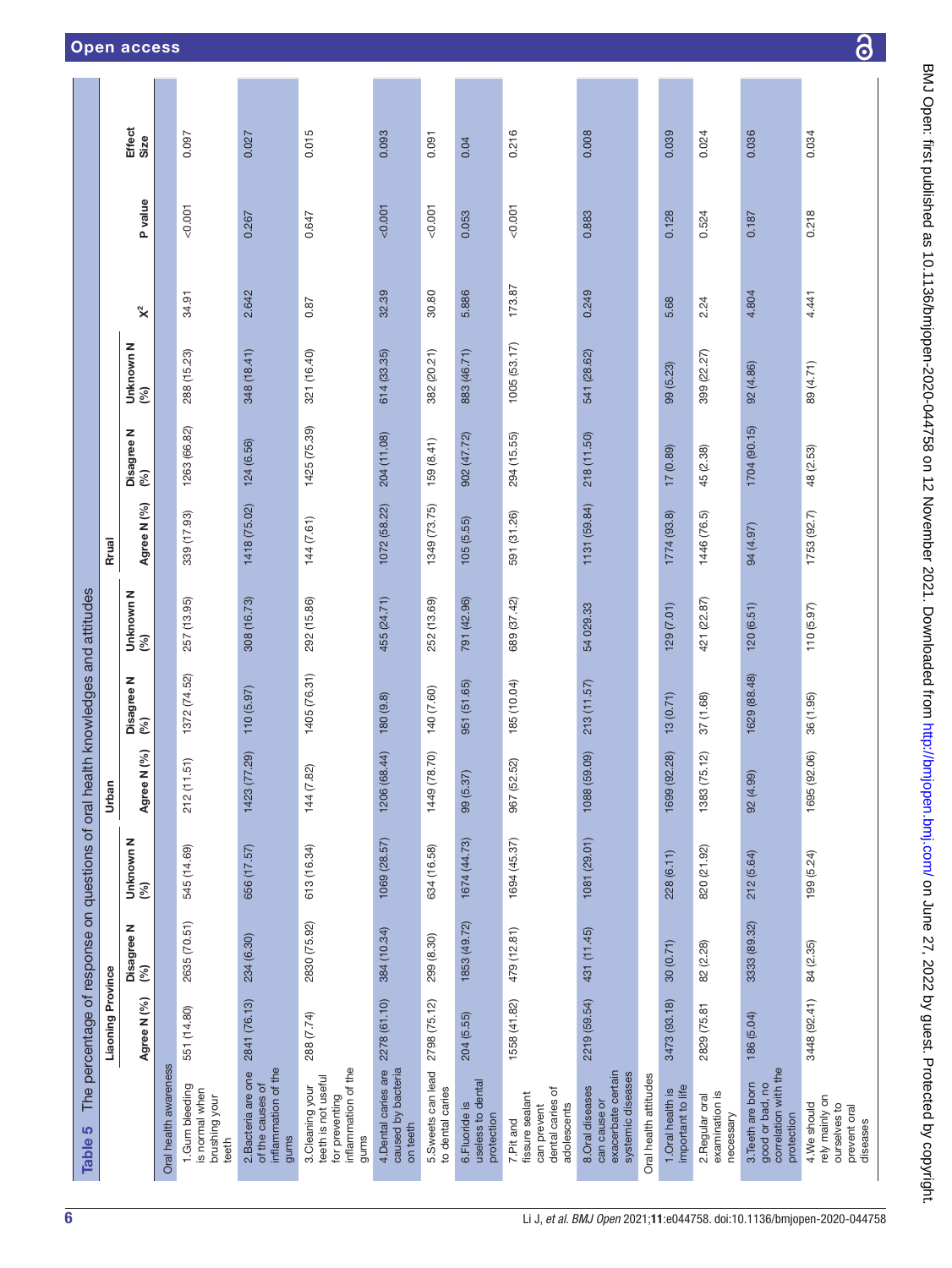<span id="page-6-0"></span>

| Table 6<br>Binary logistic regression analysis for the dental caries status of adolescents |          |           |               |    |         |           |        |       |  |  |
|--------------------------------------------------------------------------------------------|----------|-----------|---------------|----|---------|-----------|--------|-------|--|--|
|                                                                                            |          |           |               |    |         |           | 95% CI |       |  |  |
| <b>Variable</b>                                                                            | b        | <b>SE</b> | Wald $\chi^2$ | df | P       | <b>OR</b> | L      | U     |  |  |
| Constant                                                                                   | $-2.434$ | 0.489     | 24.823        |    | < 0.001 | -         | -      |       |  |  |
| Gender                                                                                     | 0.502    | 0.067     | 55,802        |    | < 0.001 | 1.653     | 1.449  | 1.885 |  |  |
| Age                                                                                        | 0.066    | 0.033     | 3.949         |    | 0.047   | 1.068     | 1.001  | 1.139 |  |  |
| Father's education level                                                                   |          |           |               |    |         |           |        |       |  |  |
| Median                                                                                     | $-0.171$ | 0.087     | 3.854         |    | 0.050   | 0.843     | 0.711  | 1.000 |  |  |
| High                                                                                       | $-0.239$ | 0.092     | 6.707         |    | < 0.001 | 0.788     | 0.658  | 0.944 |  |  |
| Area                                                                                       | 0.573    | 0.074     | 59,683        |    | < 0.001 | 1.774     | 1.534  | 2.052 |  |  |

## **DISCUSSION**

Trends of dental caries in a population may only be observed from long-term epidemiological surveillance and surveys. Over the past two decades, the prevalence of permanent caries in 12-year olds fluctuated between 45.8%, 28.9% and 38.5% in Chinese adolescents in 1995, 2005 and 2015, respectively. $49$  The prevalence of permanent caries in 12-year olds and 12–15 year olds in Liaoning Province in our study was 51.23% and 53.65%, respectively, which is much higher than China and other provinces or cities, such as Jilin and Shenzhen.<sup>12</sup> This prevalence of dental caries is higher in India (47.2 %) in  $2017^{13}$  and Malawi (19.1%, 21.9% in 12-year old, 15-year old, respectively) in  $2016$ ,<sup>14</sup> while similar to the results in Brazil in  $2021<sup>15</sup>$  A similar trend was found in mean DMFT value, which rapidly increased in the past decade. Untreated tooth decay remained at a high level, which was lower than national average. Researches reported that adolescents were more prone to have bad eating habits, $\frac{16}{16}$  which may be correlated with the prevalence of dental caries.

Our findings indicated that social geographical and gender factors were strongly associated with the prevalence of permanent dental caries in all 12–15-year-old groups and the DMFT values. Logistic regression analysis showed that gender and area were risk factors for dental caries. Adolescents in rural areas had a higher level of caries prevalence and higher DMFT score compared with urban areas. These data are consistent with the fourth National Oral Health Survey and similar national surveys in other countries. $17-20$  These results suggest that more treatments are needed for the rural teenage population.

Logistic regression analysis showed that 12–15-year-old girls had more caries than boys. This result may be because girls' permanent teeth erupt earlier than boys' teeth,<sup>[21](#page-7-17)</sup> and the examined girls consumed more sweets than the boys. Therefore, the girls' teeth were exposed to sweets earlier and had a greater chance of decaying. $2^2$ We further found that a low level of father' education was a risk factor for dental caries. We considered that father's education level would influence the family living condition, family environment and attention to adolescents' oral health that greatly affected the prevalence of dental caries. Parents with relatively lower education

levels may ignore the oral health of their adolescents and fail to intervene appropriately when an issue arises. $^{23}$  At the same time, the prevalence of dental caries varied with age and increased by 1.068 times as the age increased by 1 year in school adolescents. Parents will pay more attention to only one child and spend more money on food. These parents paid more attention to their child's oral health status because the FT was higher in northeast China. The survey results found that oral health awareness and attitude improved significantly in the past decade, especially in rural areas.10 It is concluded that the epidemic characteristics have changed. Several factors, such as the dynamic development of differences in dietary habits, economic levels and access to oral medical resources of urban and rural residents, might have led to changes in caries prevalence and improved awareness in urban and rural areas. However, the awareness of adolescents' parents should be evaluated more because of the high caries prevalence. The government should concerns that dental medical resources, service-level and residents' awareness of oral healthcare in suburban areas are relatively lagging, resulting in the difference of dental caries between urban and rural areas.

The frequency of sugar consumption by the examined adolescents was high, including desserts, candies and carbonated drinks. An acknowledged consensus is that sugar products are implicated in dental caries, and these cariogenic effects were further confirmed in other research.<sup>24</sup> Our study found that desserts and candies influenced the prevalence of dental caries, but no cause and effect relationship could be concluded. We should draw a close association between all kinds of sugar consumption. The percentage of adolescents for dental visit was 40.68%, and most of these visits were for treatment. Therefore, parental awareness of the adolescents' oral health and the importance of visiting a dentist require more efforts to meet the stated goals.

In conclusion, the prevalence of dental caries in northeast China was serious. And, the present study provides some helpful suggestions for policymakers. Data from this study may enable policymakers to direct interventions towards reducing the prevalence of dental caries in adolescents. Prevention strategies, such as dental examination and preventive attention, should be taken to